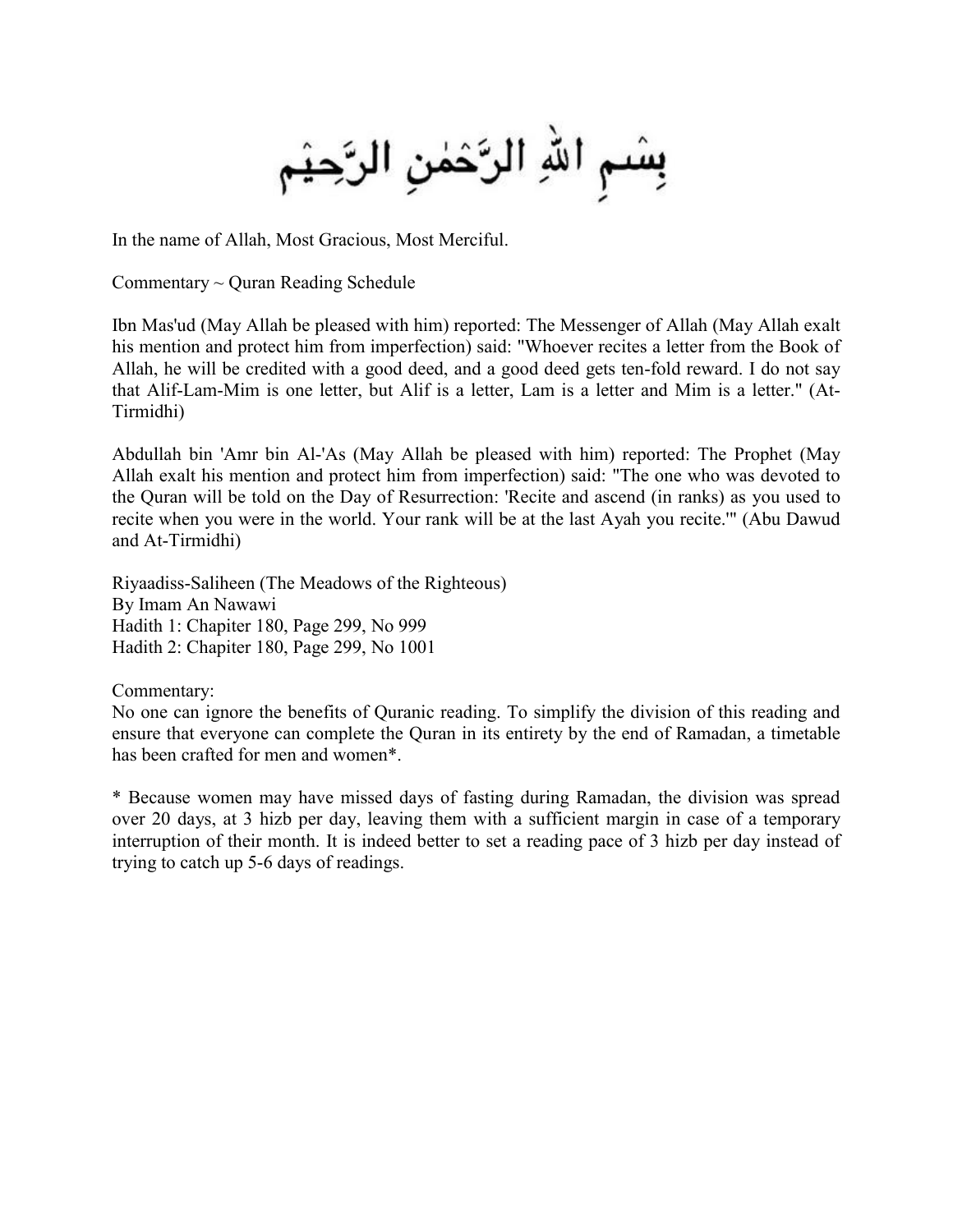بِسْمِ اللهِ الرَّحْمٰنِ الرَّحِيْمِ

## **Calendar of reading the Quran during Ramadan for Men**

| $Day - Juz$ | <b>Hizb</b> | <b>Reading to do</b>            |
|-------------|-------------|---------------------------------|
| 1 Ramadan   | $1 - 2$     | Sura 1, v.1 to Sura 2, v.141    |
| 2 Ramadan   | $3 - 4$     | Sura 2, v.142 to Sura 2, v.252  |
| 3 Ramadan   | $5 - 6$     | Sura 2, v.253 to Sura 3, v.92   |
| 4 Ramadan   | $7 - 8$     | Sura 3, v.93 to Sura 4, v.23    |
| 5 Ramadan   | $9 - 10$    | Sura 4, v.24 to Sura 4, v.147   |
| 6 Ramadan   | $11 - 12$   | Sura 4, v.148 to Sura 5, v.81   |
| 7 Ramadan   | $13 - 14$   | Sura 5, v.82 to Sura 6, v.110   |
| 8 Ramadan   | $15 - 16$   | Sura 6, v.111 to Sura 7, v.87   |
| 9 Ramadan   | $17 - 18$   | Sura 7, v.88 to Sura 8, v.40    |
| 10 Ramadan  | $19 - 20$   | Sura 8, v.41 to Sura 9, v.92    |
| 11 Ramadan  | $21 - 22$   | Sura 9, v.93 to Sura 11, v.5    |
| 12 Ramadan  | $23 - 24$   | Sura 11, v.6 to Sura 12, v.52   |
| 13 Ramadan  | $25 - 26$   | Sura 12, v.53 to Sura 14, v.52  |
| 14 Ramadan  | $27 - 28$   | Sura 15, v.1 to Sura 16, v.128  |
| 15 Ramadan  | $29 - 30$   | Sura 17, v.1 to Sura 18, v.74   |
| 16 Ramadan  | $31 - 32$   | Sura 18, v.75 to Sura 20, v.135 |
| 17 Ramadan  | $33 - 34$   | Sura 21, v.1 to Sura 22, v.78   |
| 18 Ramadan  | $35 - 36$   | Sura 23, v.1 to Sura 25, v.20   |
| 19 Ramadan  | $37 - 38$   | Sura 25, v.21 to Sura 27, v.55  |
| 20 Ramadan  | $39 - 40$   | Sura 27, v.56 to Sura 29, v.45  |
| 21 Ramadan  | $41 - 42$   | Sura 29, v.46 to Sura 33, v.30  |
| 22 Ramadan  | $43 - 44$   | Sura 33, v.31 to Sura 36, v.27  |
| 23 Ramadan  | $45 - 46$   | Sura 36, v.28 to Sura 39, v.31  |
| 24 Ramadan  | $47 - 48$   | Sura 39, v.32 to Sura 41, v.46  |
| 25 Ramadan  | $49 - 50$   | Sura 41, v.47 to Sura 45, v.37  |
| 26 Ramadan  | $51 - 52$   | Sura 46, v.1 to Sura 51, v.30   |
| 27 Ramadan  | $53 - 54$   | Sura 51, v.31 to Sura 57, v.29  |
| 28 Ramadan  | $55 - 56$   | Sura 58, v.1 to Sura 66, v.12   |
| 29 Ramadan  | $57 - 58$   | Sura 67, v.1 to Sura 77, v.50   |
| 30 Ramadan  | $59 - 60$   | Sura 78, v.1 to Sura 114, v.6   |